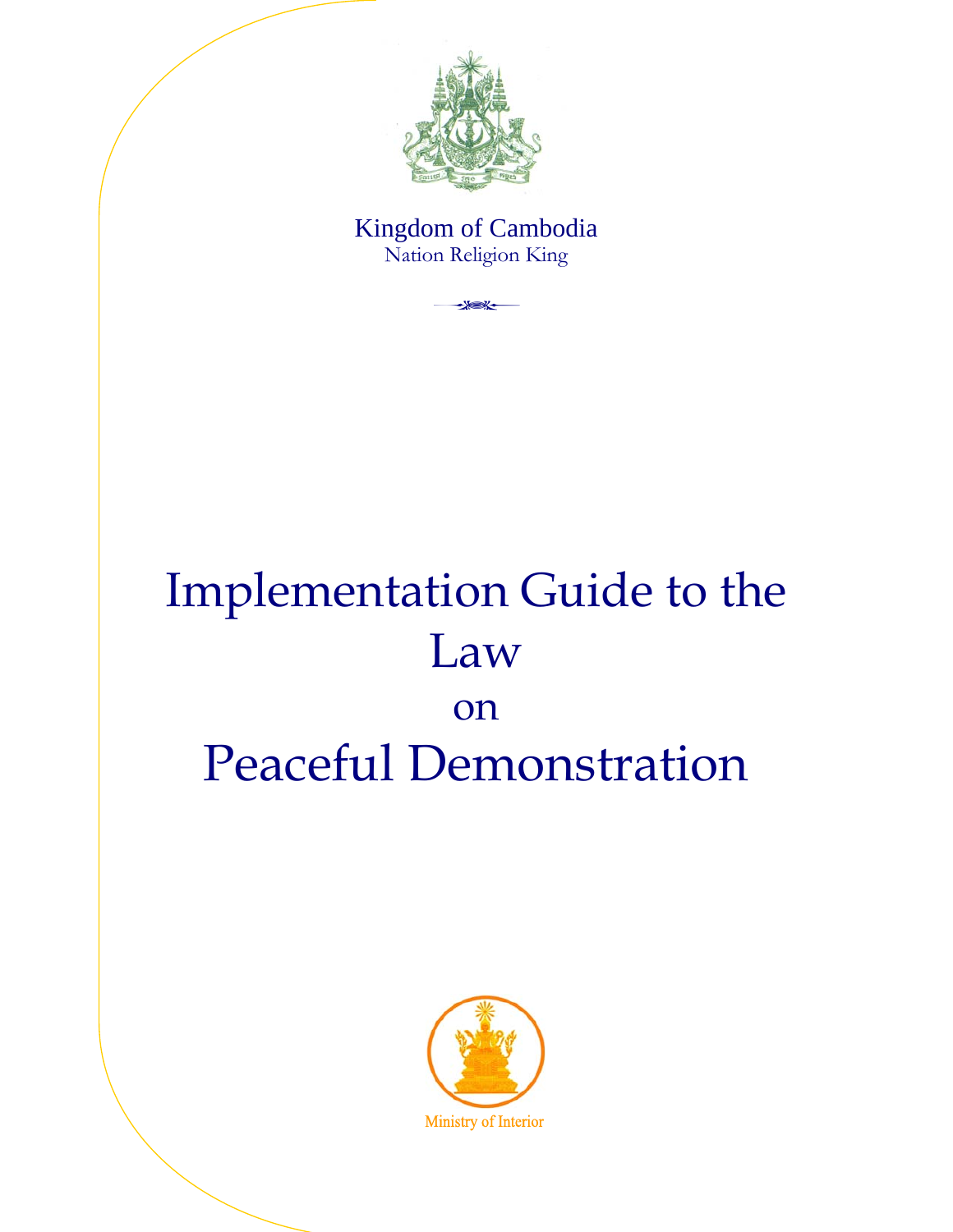## **Kingdom of Cambodia**

#### **Royal Government of Cambodia Nation Religion King Ministry of Interior**

No.: 2337 Sar.Sar.Ro

#### **Decision On**

#### **The introduction of the Implementation Guide to the Law on Peaceful Demonstration**

#### **Deputy Prime Minister, Minister of the Ministry of Interior**

-Having seen the Constitution of the Kingdom of Cambodia

-Having seen the Royal Kram no. NoSar/RokorTor/0908/1055, dated 25 September 2008, on the Appointment of the Royal Government of the Kingdom of Cambodia

-Having seen the Royal Kram no. 02NoSar/94, dated 20 July 1994, promulgated the Law on Organization and Functioning of the Council of Ministers

-Having seen the Royal Kram no. NoSar/RoKorMo/0196/08, dated 24 January 1996, promulgated the Law on the Establishment of the Ministry of Interior

-Having seen the Royal Kram no. NoSar/RoKorMo/0508, dated 24 May 2008, promulgated the Law on the Administration of Capital, Provinces, Municipalities, Districts and Khans

-Having seen the Royal Kram no. NoSar/RoKorMo/1209/025, dated 05 December 2009, promulgated the Law on Peaceful Demonstration

-Having seen the Royal Kram no. 16 OrNoKror, dated 20 December 1993, On the Organization and Functioning of the Ministry of Interior

-As it is a necessity

#### **Decides**

#### **Article 1**

To introduce the "Implementation Guide to the Law on Peaceful Demonstration" as a basic tool to assist the relevant competent authorities and citizens in respecting and complying with the Law on Peaceful Demonstration.

#### **Article 2**

The relevant competent authorities shall carry out their roles and duties in accordance with the Law on Peaceful Demonstration and the guidance as defined in the Implementation Guide.

#### **Article 3**

General-Secretaries of the General-Secretariats, General Commissioner of the National Police's General Commissariat, General Directors of the Local General Departments, President of the Legislation Council, Administrators of the capital, provinces and the relevant competent authorities shall abide by this Decision in an effective manner from the signed date onwards.

> Phnom Penh capital, 08 December 2010 Deputy Prime Minister, Interior Minister

Recipients:

-General-Secretariat of the Senate

-General-Secretariat of the National Assembly **Sar Kheng** 

-Office of the Council of Ministers

-Ministry of Social Affairs, Veterans and Youth Rehabilitation

-Ministry of Labor and Vocational Training

(For information)

-As mentioned in Article 3 "for implementation"

-Documentation- Archives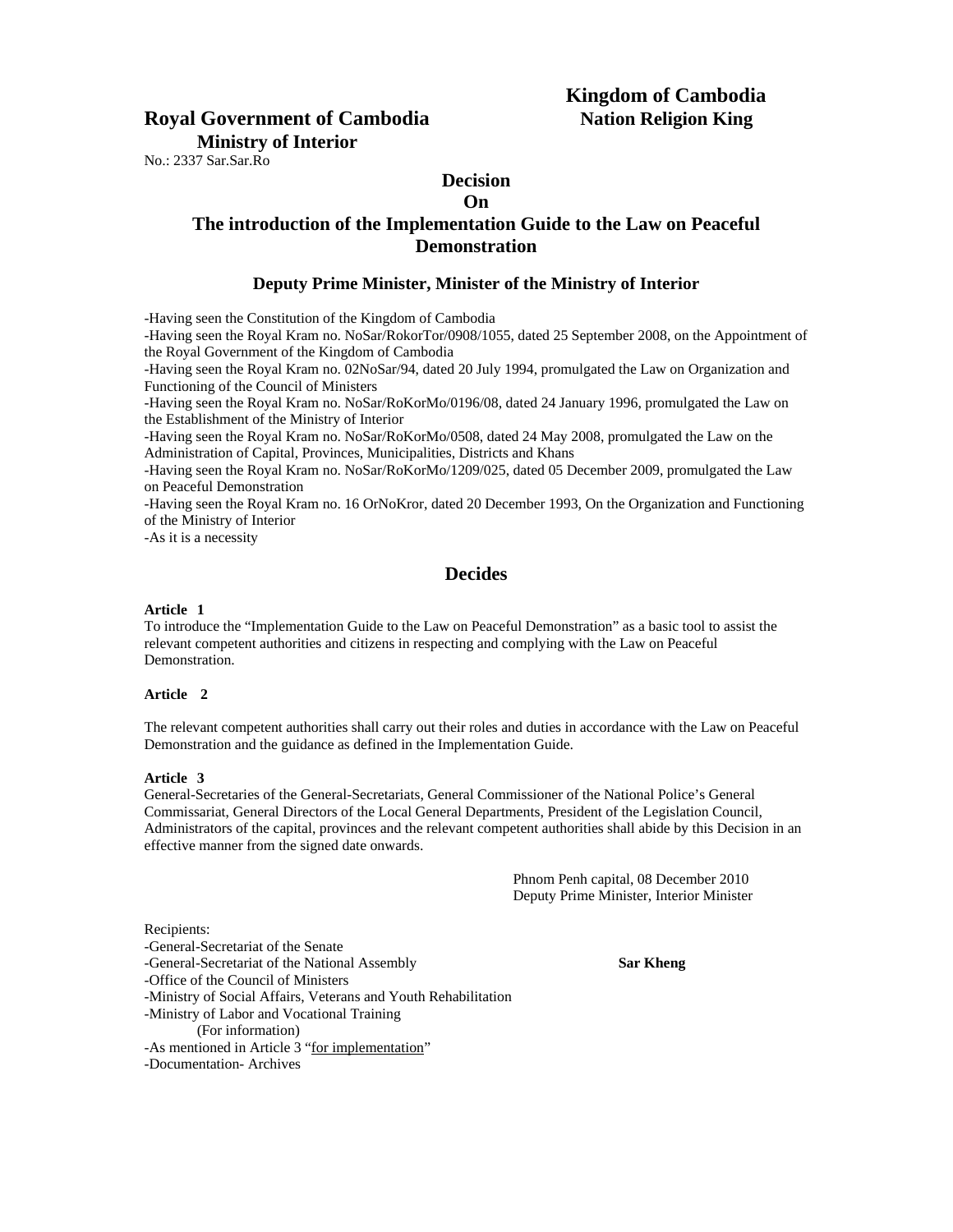### **Table of Contents**

| 1.                                                                                       |                                                                                                                                                                            |
|------------------------------------------------------------------------------------------|----------------------------------------------------------------------------------------------------------------------------------------------------------------------------|
| 2.                                                                                       |                                                                                                                                                                            |
| 3.                                                                                       |                                                                                                                                                                            |
|                                                                                          |                                                                                                                                                                            |
| 1.                                                                                       |                                                                                                                                                                            |
| 2.                                                                                       |                                                                                                                                                                            |
| 3.                                                                                       |                                                                                                                                                                            |
| Section III: Responsibilities of the Authorities and the Organizers of Demonstrations  6 |                                                                                                                                                                            |
| 1.                                                                                       | Obligations of competent authorities who receive notice of a peaceful demonstration. 6                                                                                     |
| 2.                                                                                       | Obligations of competent authorities if there is "clear information indicating that the<br>demonstration may cause danger or may seriously jeopardize security, safety and |
| 3.                                                                                       |                                                                                                                                                                            |
| 4.                                                                                       |                                                                                                                                                                            |
|                                                                                          | Section 4: Procedure Dealing with Offenses and Penalty Provisions 10                                                                                                       |
| 1.                                                                                       | Obligations of local officials if someone threatens to disrupt a peaceful demonstration,                                                                                   |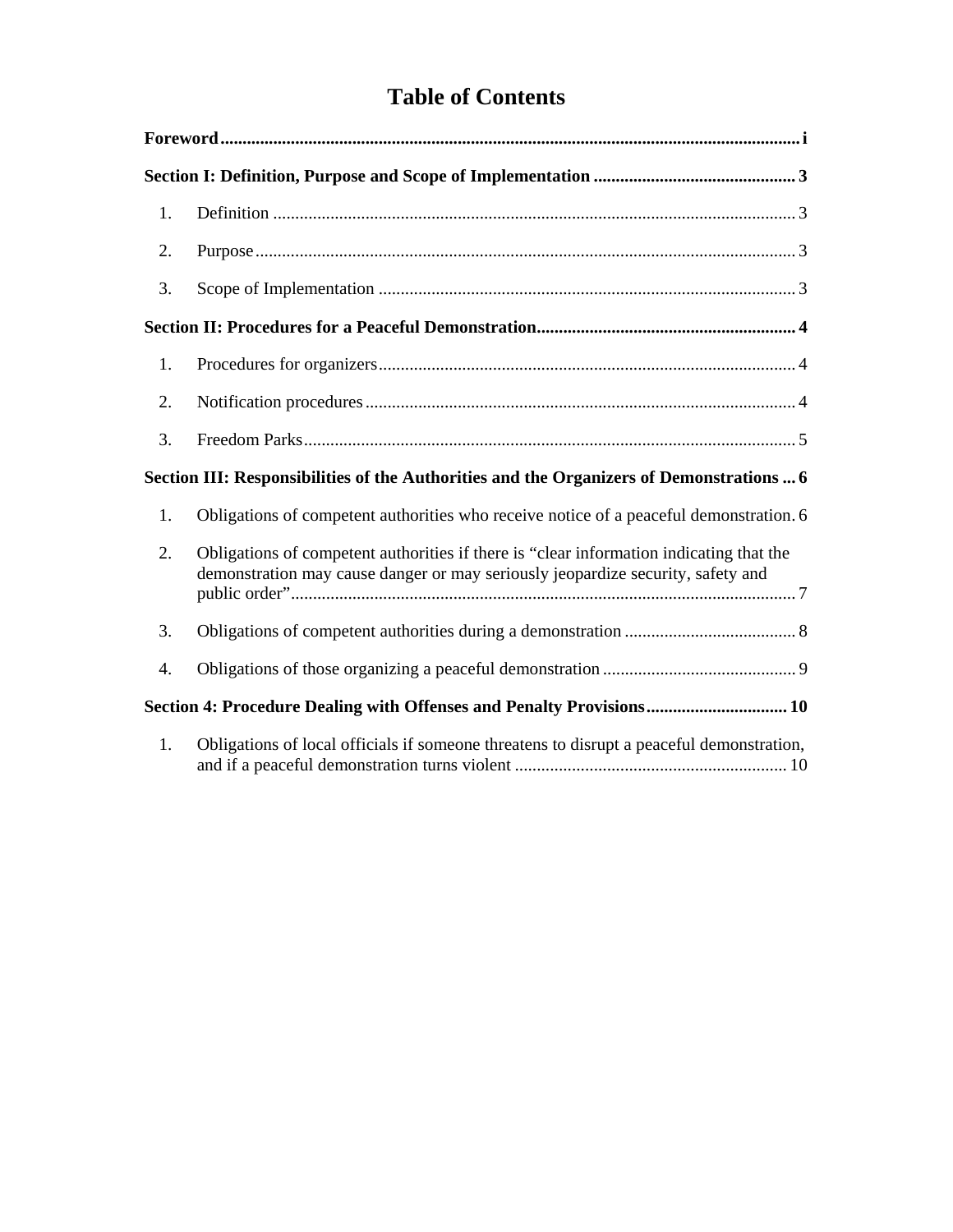#### **Foreword**

The Royal Government of Cambodia has endeavored and achieved significantly in both national and international frameworks. Meanwhile, the strengthening of democracy and rule of law are also being paid close attention to through the drafting and adoption of laws aimed at assuring the exercise of rights and freedoms of citizens consistent with the improvement of the country from its present circumstance.

To comply with the Royal Government's policies at the fourth legislature of the National Assembly, the Ministry of Interior, in close co-operation with civil society, developed a draft law on peaceful demonstration. The Law on Peaceful Demonstration was adopted by the National Assembly and approved by the Senate, and was promulgated by His Majesty the King through Royal Code No: NorSor/RorKorMor/1209/025, dated December 05, 2009. This Law substituted the law on demonstration promulgated by Decree No: 115 Kror, dated December 28, 1991 of the National Council of the Kampuchea State.

The purpose of this law is to protect peaceful demonstrations in connection with protecting the rights of other citizens.

The right to hold peaceful demonstration is a right recognized by article 41 of the Constitution of the Kingdom of Cambodia and the International Covenant on Civil and Political Rights, ratified by the Royal Government of Cambodia. The right to peaceful demonstration is a cornerstone of any democracy as it is linked to freedom of expression. At the same time, those who exercise the right and freedom to hold peaceful demonstrations shall act in accordance with the law, that is to say they shall not infringe on the rights and freedoms of others, or jeopardize national security, public safety or public order.

In implementing this law, the implementing authorities shall have the duty to adhere to the following guiding principles.

This law is an enabling law that will ensure that demonstrations can take place in a peaceful manner. Therefore, implementing authorities at the Provincial and Municipal levels should be in favor of holding peaceful demonstrations, except for the cases where there could be a real and actual threat to national security, safety and public order.

Any restrictions that are placed on demonstrations should be appropriate. Authorities should show restraint in using force against demonstrators and should create an environment that will be conducive to holding demonstrations peacefully.

The law must be applied to all people equally and in a way that abolishes discrimination. The right to peacefully assemble is a right that should be enjoyed by all citizens, regardless of ethnicity, gender, political opinion or other.

Authorities shall be flexible when dealing with demonstrations. In applying this law, authorities, organizers and demonstrators shall work cooperatively together to assure demonstrations are peaceful.

This new law will assist citizens and authorities in protecting the right to assemble peacefully, and assure that Provincial and Municipal authorities take responsibility for the implementation of this law.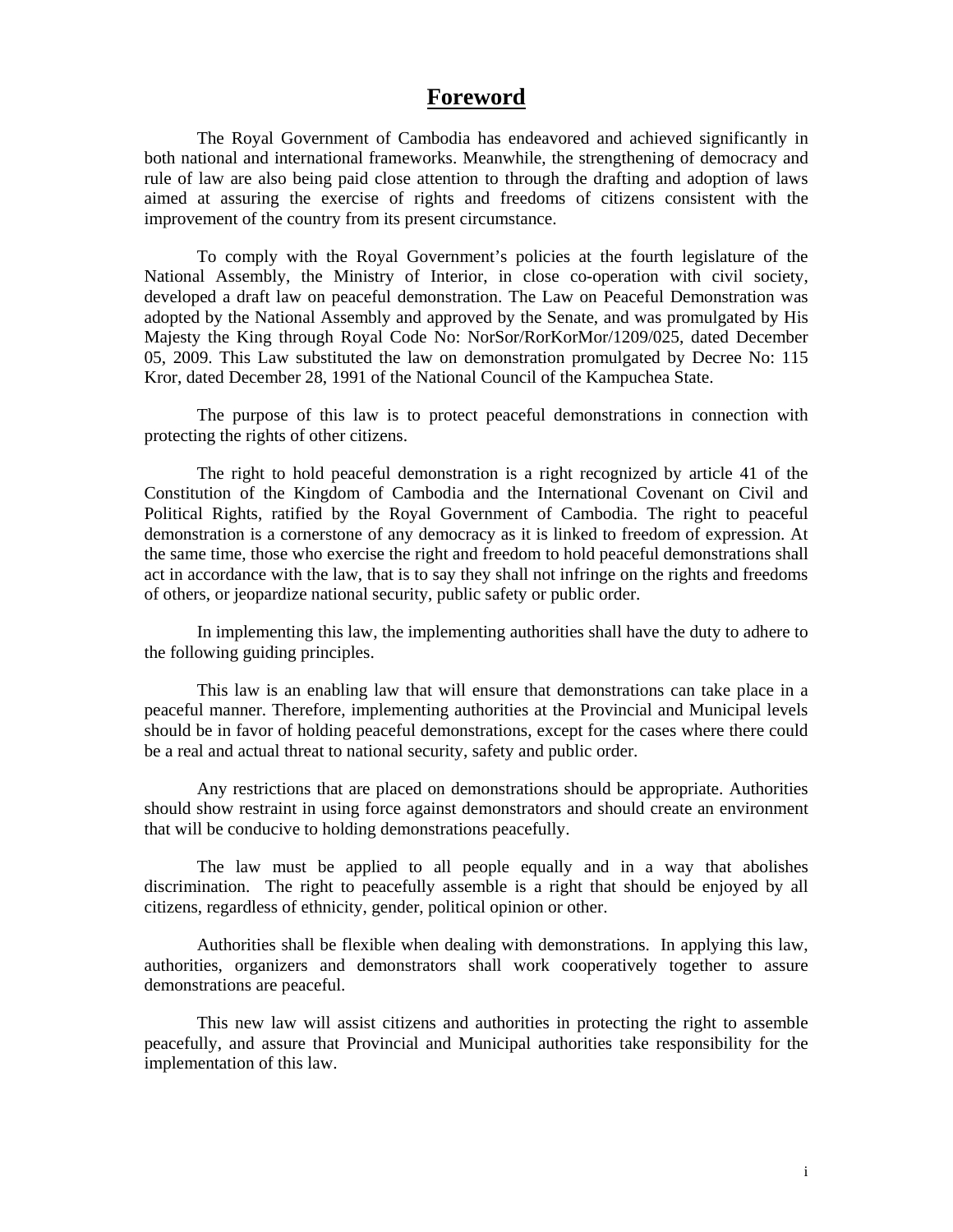The Ministry of Interior, along with civil society, has developed this instruction on all procedures relevant to the implementation of the Law on Peaceful Demonstrations, which aims to provide guidance to those making use of this new law.

This Implementation Guide of this law will elaborate on some of the guiding principles to assist both citizens and implementing authorities to comply with the law.

The Ministry of Interior anticipates that all municipal and provincial authorities will focus their attention on their responsibility to implement this law in accordance with the wishes of our citizens.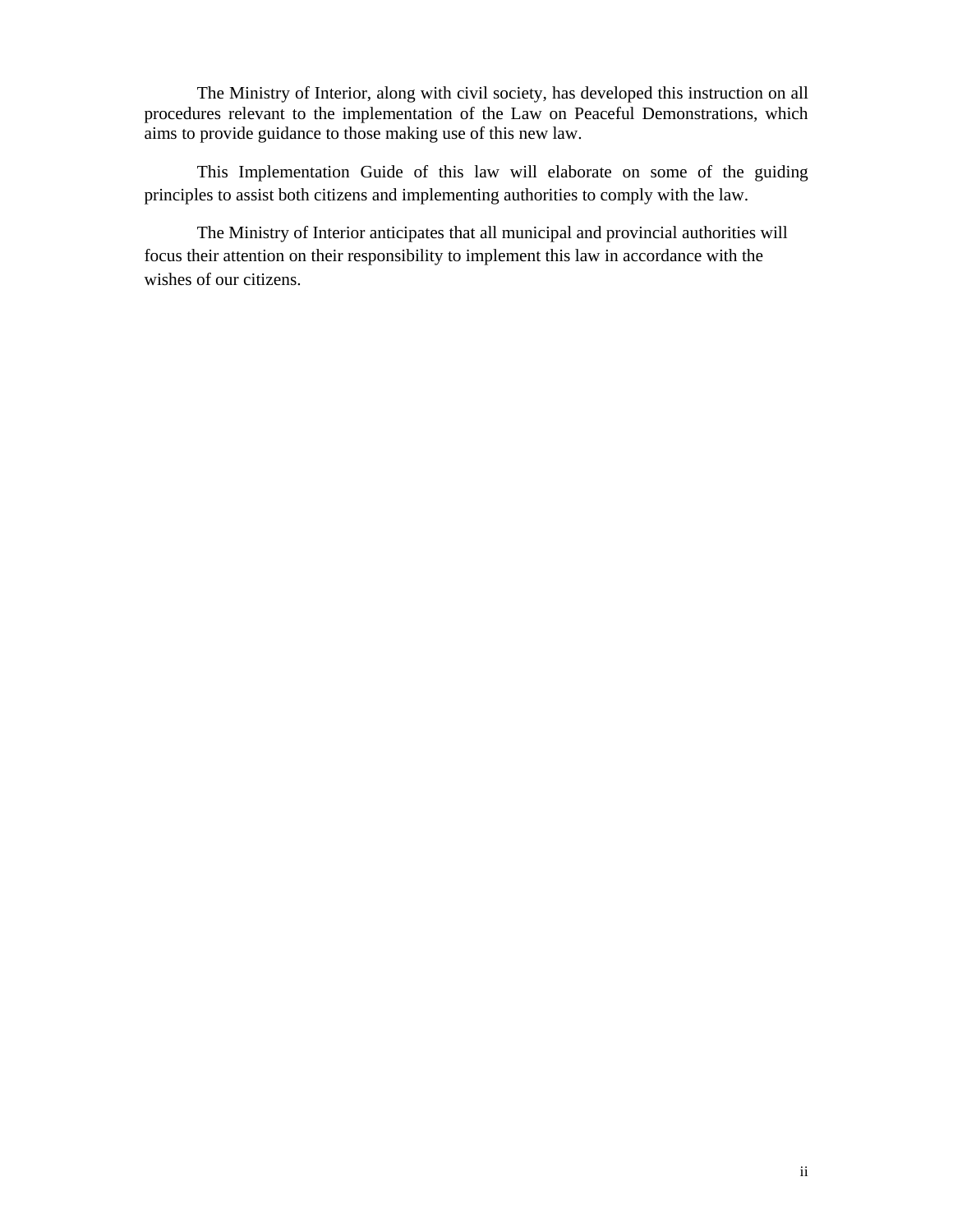#### **Section I: Definition, Purpose and Scope of Implementation**

#### 1. Definition

The term "peaceful demonstration" refers to a gathering or a march conducted by a group of people to publicly demand, protest or express their sentiments, opinions or will by peacefully using various forms or means. (Article 4)

#### 2. Purpose

2-1. The purpose of this law is to assure freedom of expression of all Khmer citizens through peaceful demonstration, but this right shall not be used abusively affecting the rights, freedoms and honor of others, good customs of the national society, public order and national security. (Article 2)

#### 2-2. *Clarification:*

2-2-1. *Article 2 indicates that this law is to enable persons to peacefully demonstrate.* 

2-2-2. *Restrictions on a demonstration can be imposed if it affects national security or public safety, public order and the rights and freedoms of others.* 

2-2-3*. Those participating in a demonstration must not improperly affect the rights of those not a part of the demonstration.* 

#### 3. Scope of Implementation

3-1. This law applies to all peaceful gatherings or marches, except those:

3-1-1. during election campaign rallies;

3-1-2. related to a labor dispute and that also take place inside, outside or adjacent to the fence of a factory, enterprise or other institution;

3-1-3. that are part of a parade, funeral procession or other gathering to serve religion, art, culture, national customs and tradition or educational dissemination activities for social interests*.* [Article 3]

#### 3-2. *Clarification:*

3-2-1. *Examples of "gatherings" not covered by this law, whether on public or private property:* 

a. *People coming together for purposes other than a public protest.* 

b. *Meetings to discuss and find solutions for any particular issue.* 

c. *"Educational dissemination activities" including:* 

- *Trainings*
- *Workshops*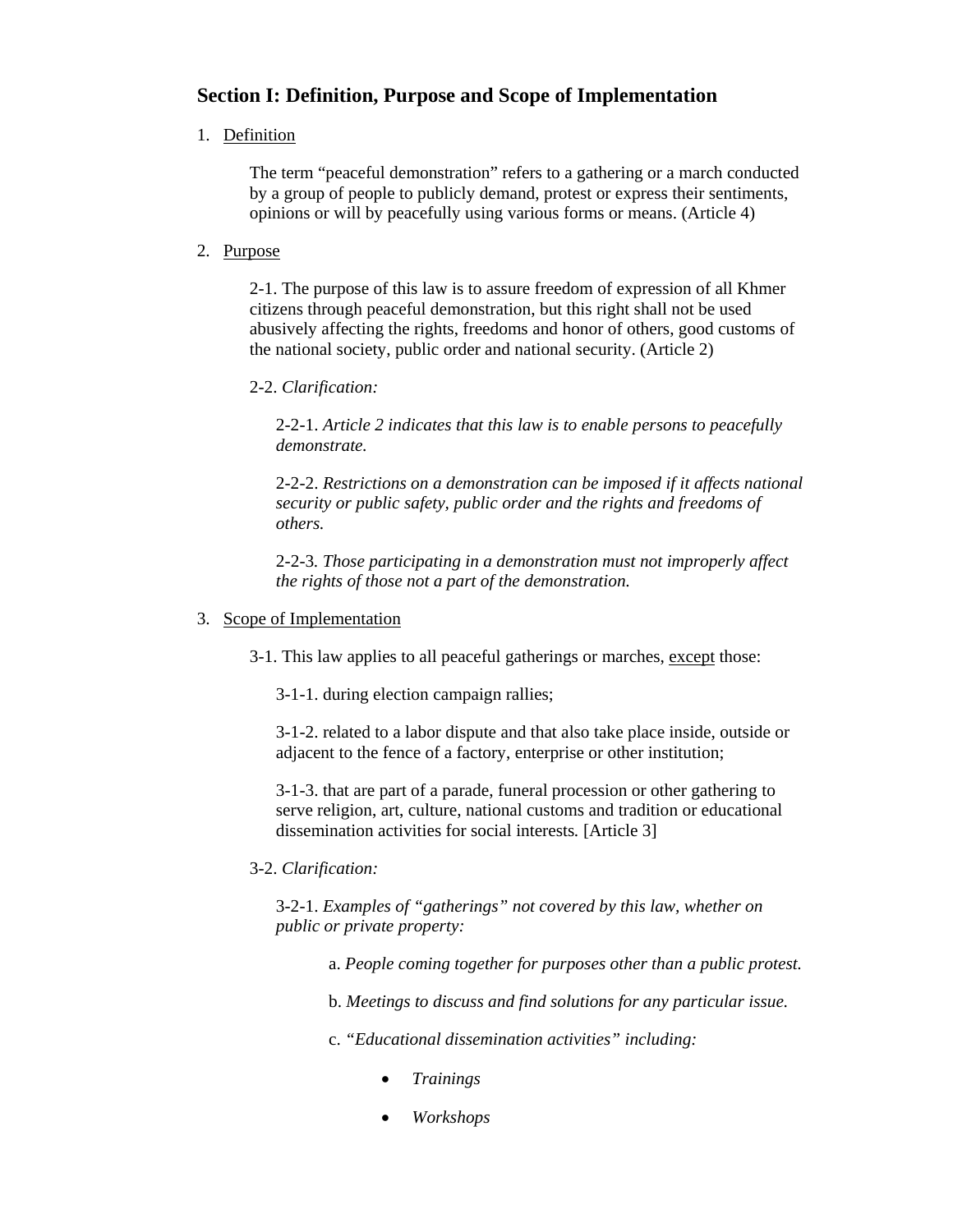- *Public forums*
- *Press conferences*
- d. *Strikes and labor union elections.*

e. *Gatherings for a strike a reasonable distance outside a factory.* 

#### **Section II: Procedures for a Peaceful Demonstration**

#### 1. Procedures for organizers

1-1. Individuals wishing to organize a peaceful demonstration at a public location must notify the competent municipal or provincial territorial authorities in writing. [Article 5]

1-2. The notification letter must provide the following information:

1-2-1. the family name, given name and permanent address for three leaders, with a photocopy of their Khmer national identification cards;

1-2-2. the purposes for the demonstration;

1-2-3. the date, time and duration of the demonstration, the locations and roads to be used in the demonstration, the expected number of participants, and the number and type of vehicles that will be involved. [Article 6]

#### 1-3. *Clarification:*

1-3-1. *Demonstrations may be on any topic permitted by law.* 

1-3-2. *There is no limit to the number of people who may participate in a general demonstration.* 

1-3-3. *A demonstration should be allowed to proceed even if the organizers under-estimate the number of demonstrators or the number/type of vehicles, unless the estimated numbers differ significantly from the number in the demonstration and the demonstration threatens public order.* 

1-3-4. *The notification letter need not disclose how the demonstrators are traveling to the site of the demonstration.* 

#### 2. Notification procedures

2-1. Unless the demonstration is being conducted at a Freedom Park or on private or collective property, the notification letter must be submitted to the municipal or provincial hall at least five working days before the scheduled date of the demonstration. [Article 7]

2-2. If the demonstration is being held at a Freedom Park, or on private or collective property, the notification letter must be submitted to the competent municipal or provincial authority at least twelve hours in advance on working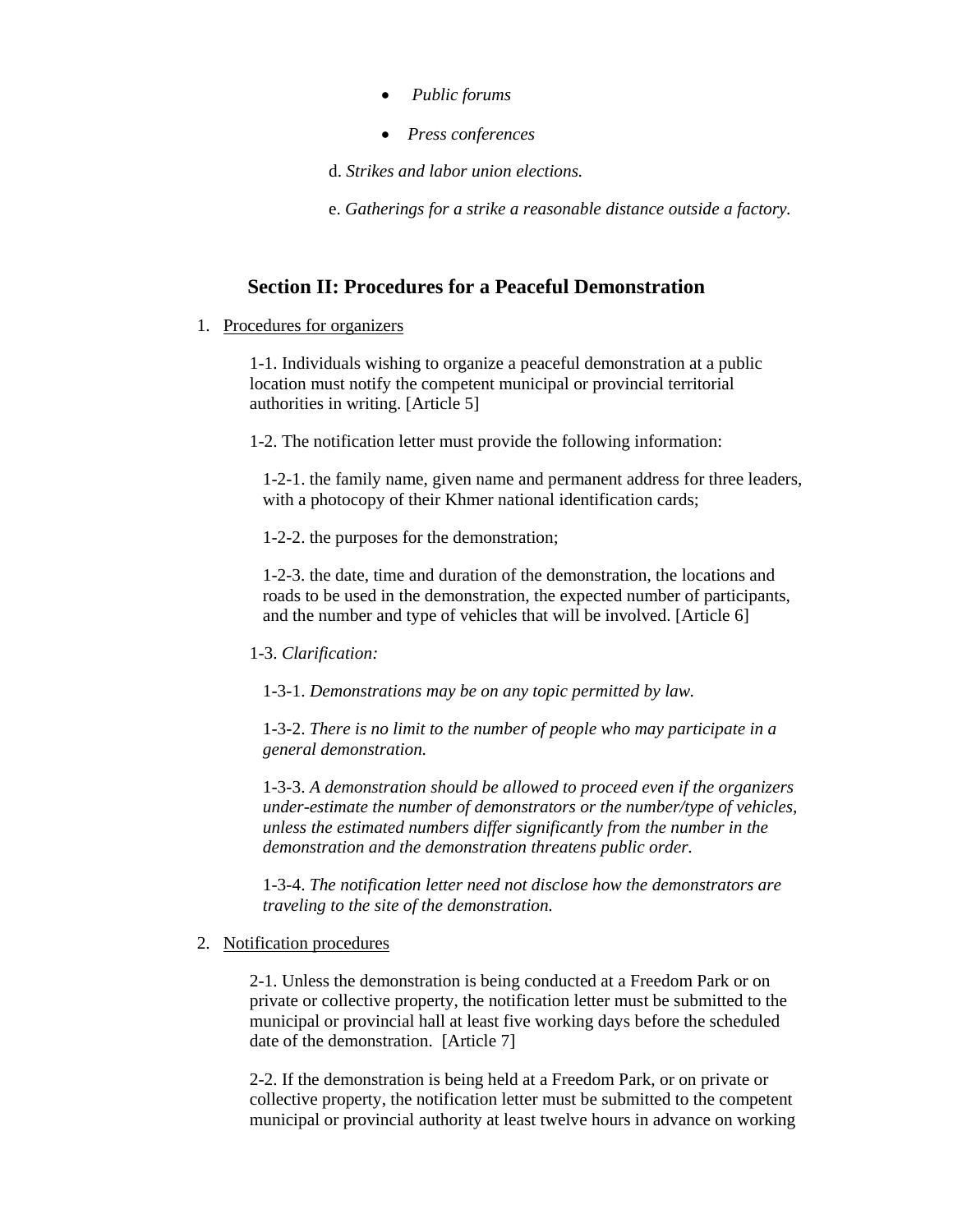days, or at least 36 hours in advance during holidays. However, the maximum number of people who can demonstrate at a Freedom Park is 200. [Article 14]

2-3. If two or more groups want to hold a demonstration at the same time and place, the competent territorial authorities shall decide in favor of the group that first filed its notification letter. Alternatively, authorities may allow the other group to hold the assembly at another venue that is at least 500 meters away. [Article 14]

2-4*. Clarification:*

2-4-1. *If no response to a notification letter is received from the competent authorities, the demonstration may proceed without being dispersed.* 

2-4-2. *Provincial or municipal halls are the "competent territorial authorities" who should be notified, regardless of where the demonstration is to be held.* 

2-4-3. *The notification letter for a demonstration being held at a Freedom Park or on private or collective property need only include signatures or thumbprints of three leaders, and copies of their national identity cards.* 

2-4-4. *If a demonstration is held at a Freedom Park and very few more than 200 demonstrators attend, authorities should allow the demonstration to proceed unless it threatens public order.* 

2-4-5. *Authorities should use their best efforts to assure that all groups wanting to demonstrate are able to do so and that, to the extent possible, all groups are able to demonstrate in the manner, time and location they requested.*

2-4-6. *NGOs may hold demonstrations on their private compounds.*

3. Freedom Parks

3-1. A Freedom Park is place for holding peaceful demonstrations or public expression. Each capital and province must create a Freedom Park by June 6, 2010. The Freedom Park must be a compound or center that the general public can easily hear and see. [Article 28]

3-2. Demonstrations at Freedom Parks must be held between 6 a.m. and 6 p.m. [Article 14]

#### 3-3. *Clarification:*

3-3-1. *A Freedom Park should be located in the center of the municipality or provincial capital. It should not be in a quiet place, demonstrators have a right to be heard.* 

3-3-2. *Demonstrations at Freedom Parks or on private property are limited to 200 participants; however, authorities should consider and balance the implementation of this law in accordance with the reality. Even though the law fixes a limit of 200 participants for demonstrations at Freedom Parks or*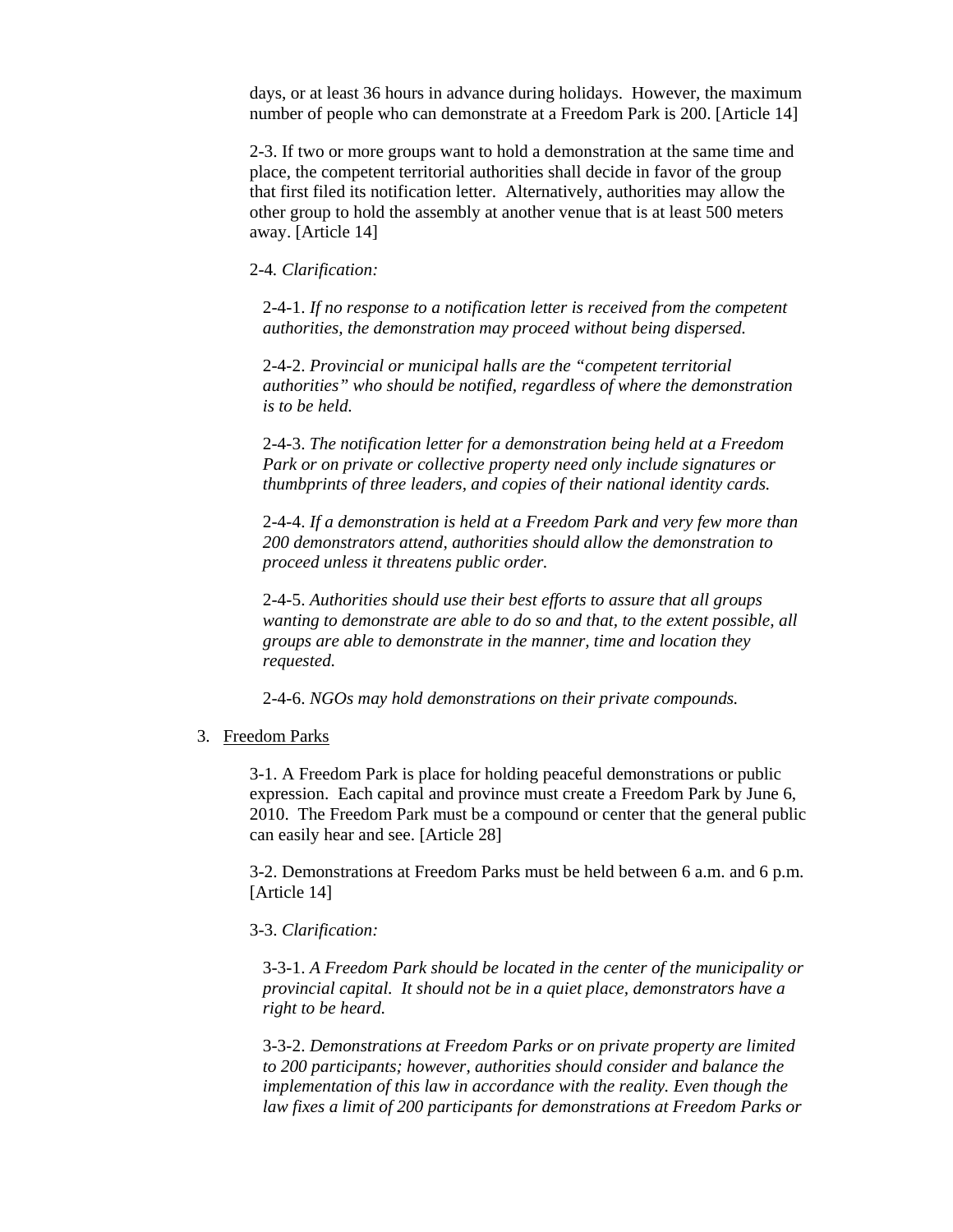*on private property, authorities may be flexible if the demonstration is not causing public disturbance.* 

#### **Section III: Responsibilities of the Authorities and the Organizers of Demonstrations**

1. Obligations of competent authorities who receive notice of a peaceful demonstration

1-1. When a municipal or provincial hall receives a notification letter, it must:

1-1-1. issue an acknowledgement receipt in writing;

1-1-2. post the notification letter immediately at a visible place in its administrative building or on its official homepage;

1-1-3. deliver copies of the notification letter to the local police station, gendarmerie station and other relevant authorities. [Article 8]

1-2. The municipal or provincial territorial authorities must respond positively in writing to a notification letter unless:

1-2-1. the demonstration is to be held on the King's birthday, Coronation day, Water Festival, National Independence day, Khmer New Year day or Pchum Ben day; or

1-2-2. there is clear information indicating that the demonstration may cause danger or may seriously jeopardize security, safety and public order. [Article 9]

1-3. The authorities' response must be given with three working days from when the notification letter was submitted. If the authorities fail to respond by the due date for holding the peaceful demonstration, that implies the authorities have approved. [Article 10]

1-4. *Clarification:* 

1-4-1. *Those who have provided the proper notification to the government are entitled to demonstrate as set out in the notification letter unless the government informs them of the need for restrictions.*

1-4-2. *Approval is implied if the municipal or provincial territorial authorities fail to respond to a notice of demonstration within 3 working days.* 

1-4-3. *Official Royal Government holidays should not be counted as part of the period in which the competent authorities must respond to a notification letter.* 

1-4-4. *This law is designed to assist citizens and authorities in protecting the right to assemble peacefully, and assure that Provincial and Municipal authorities take responsibility for the implementation of this law.*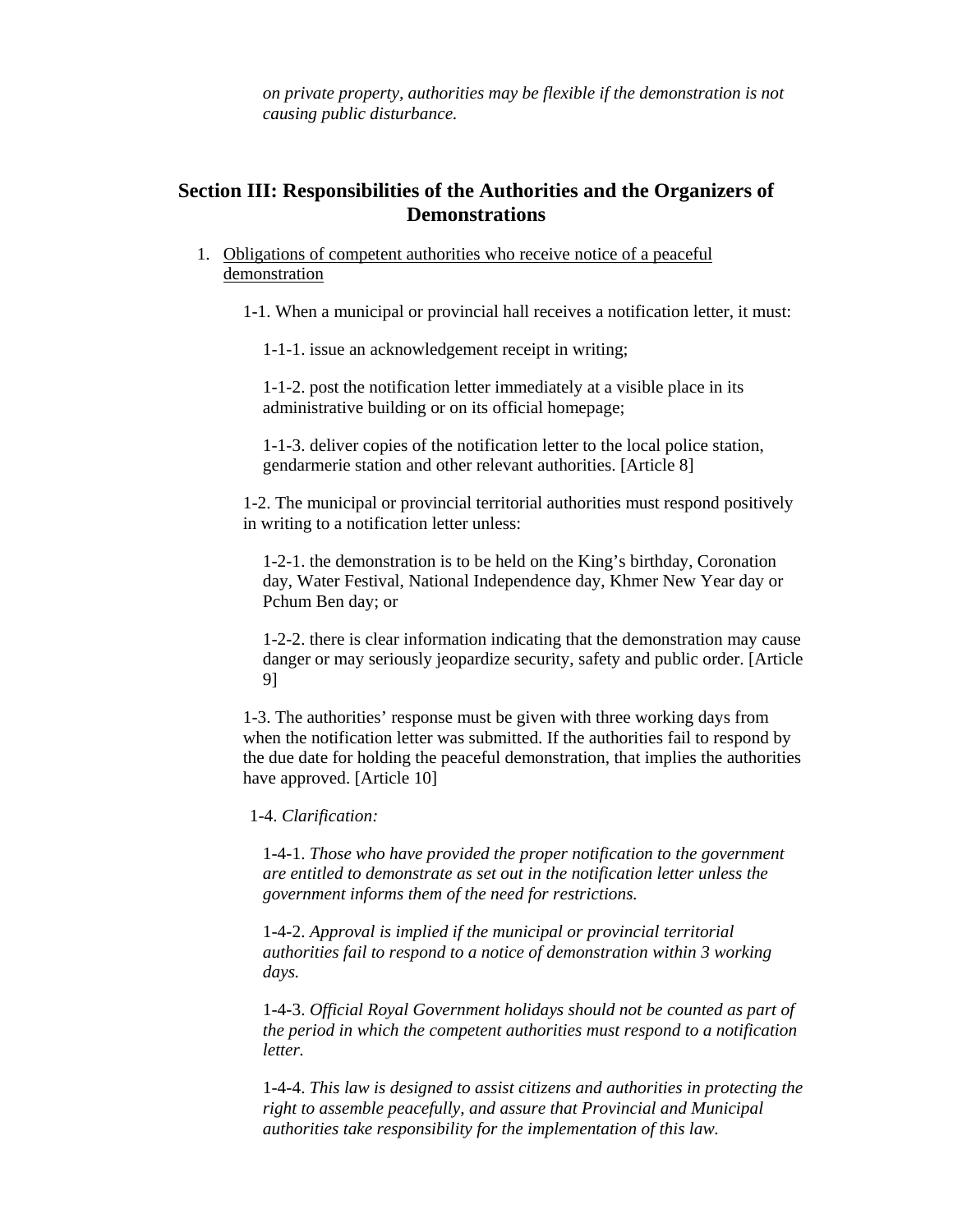2. Obligations of competent authorities if there is "clear information indicating that the demonstration may cause danger or may seriously jeopardize security, safety and public order"

2-1. If competent municipal or provincial territorial authorities have clear information showing that the demonstration may cause danger or seriously jeopardize security, safety and public order, they must immediately notify the organizers of the demonstration so that they will have time to meet with local authorities and other relevant authorities to discuss solutions. [Article 11]

2-2. If the organizers and the local authorities cannot reach an agreement, the municipal or provincial authorities must request that the Minister of Interior provide a decisive opinion. [Article 12]

2-3. The decision of the Minister of Interior shall be given in writing and delivered to the organizers of the demonstration at least 24 hours before the scheduled start of the demonstration. Copies of decisions and details of the agreed revision shall be delivered to the relevant authorities and other authorities whose territories may be affected by the peaceful demonstration. [Article 13]

#### 2-4. *Clarification:*

2-4-1. *If the municipal or provincial territorial authorities believe there is "clear information indicating that a demonstration may cause danger or may seriously jeopardize security, safety and public order," they must:* 

a. *consider and assess that information to determine whether it can be substantiated, and* 

*b. notify and collaborate with the organizers to develop solutions that eliminate the potential dangers so that the demonstration can proceed.* 

2-4-2. *The authorities need to make a comprehensive assessment of the information received, and not just accept it. They may decide that the information does not demonstrate a clear risk of danger and reject it. If there is clear information that a demonstration may cause danger, there are three days for an agreement to be reached between the leaders and authorities.* 

2-4-3. *Rumors, unsubstantiated suspicions, and other unspecified information cannot be considered "clear information indicating that the demonstration may cause danger or may seriously jeopardize security, safety and public order." If "clear information" does not exist, the demonstration must be allowed to proceed.* 

2-4-4. *A demonstration that protests or supports a particular Government policy or decision does not necessarily "cause danger or … seriously jeopardize security, safety and public order."* 

2-4-5.*The risk that a demonstration will cause a traffic jam does not necessarily "cause danger or … seriously jeopardize security, safety and public order."*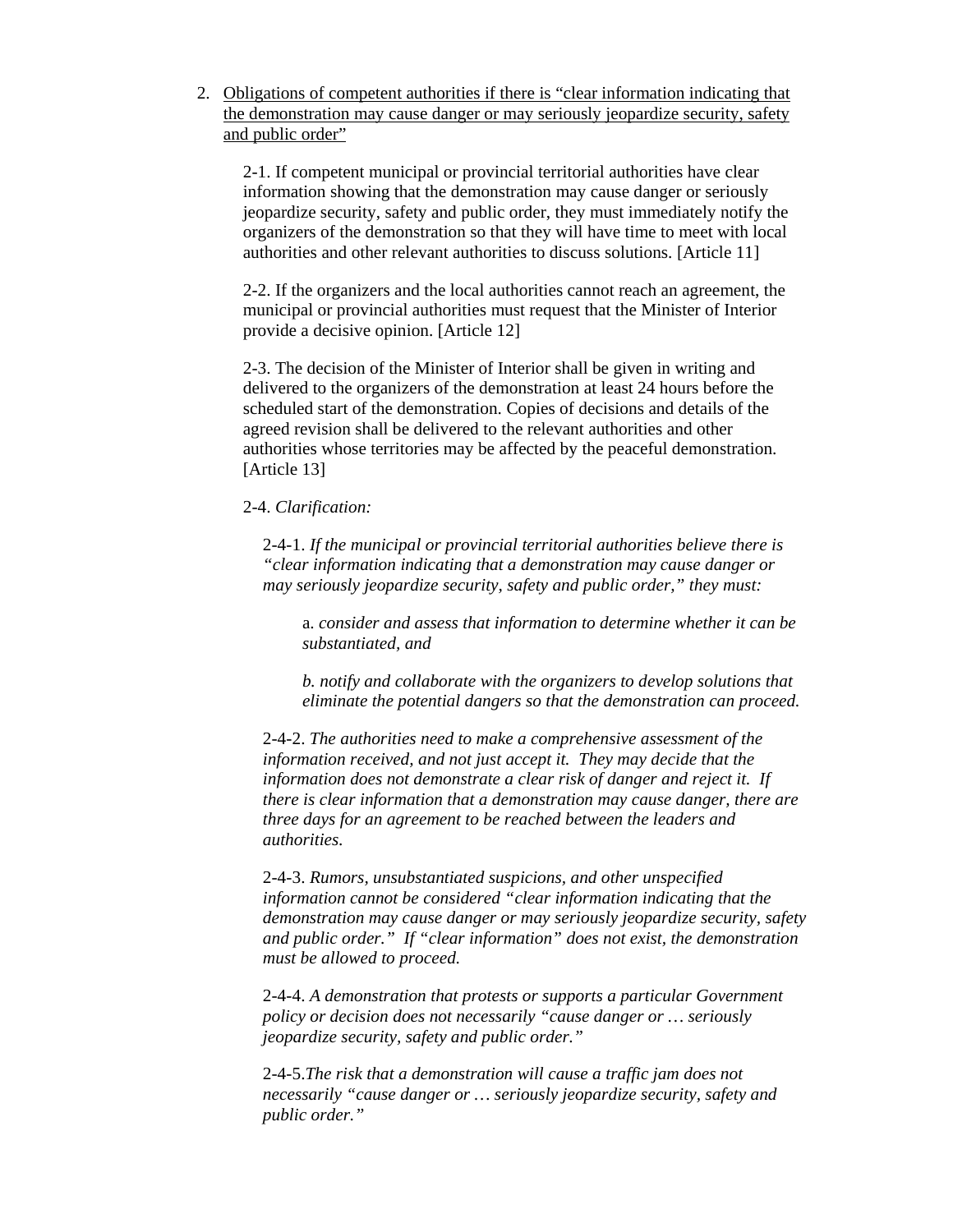2-4-6. *Authorities and organizers should immediately meet to discuss solutions and possible ways to cooperate so that the demonstration can take place. Both authorities and organizers shall make an effort to find a common solution.* 

2-4-7. *If the municipal or provincial territorial authorities and the organizers of a demonstration cannot develop solutions to eliminate the potential dangers, the authorities shall request the Minister of Interior to provide a decisive opinion. When requesting such an opinion, the municipal or provincial authorities should provide the Minister with: the information indicating that a demonstration may cause danger or may seriously jeopardize security, safety and public order; the solutions they propose; and the solutions the organizers propose.*

#### 3. Obligations of competent authorities during a demonstration

3-1. If the demonstration will march on public roads, the local officials must collaborate with police and gendarmerie officers to designate a route that is appropriate to avoid serious disturbance to businesses, services, commercial or other trading activities. [Article 15]

3-2. Authorities must take measures to protect the demonstration. They must not interfere with the conduct of a peaceful demonstration. In addition, if requested by the leaders of a peaceful demonstration, the authorities shall use their best efforts to ensure that the demonstrators' rights to peaceful demonstration and expression are protected. [Articles 17-18]

3-3. The authorities who are designated to maintain order at a demonstration must wear proper uniforms and display their name plates and identity codes. [Article 19]

3-4. Authorities must show absolute patience with demonstrations, and must not disperse demonstrations that have been approved either explicitly or implicitly. However, if a demonstration turns violent, the authorities shall take appropriate measures to prevent the violence and stop the demonstration. In addition, even if a demonstration is peaceful, the authorities may stop the demonstration if the procedures for submitting a notification letter were not followed. [Articles 19- 20]

3-5. Any official who violates the obligations set out in Article 17, 18 and 19 must be warned in writing. [Article 22]

#### 3-6. *Clarification:*

3-6-1. *Territorial authorities and their assigned representatives should cooperate with the organizers of a demonstration to agree on the route that a march on public roads will take.*

3-6-2. *Territorial authorities and their assigned representatives shall make the traffic convenient to avoid disturbance to businesses.* 

3-6-3. *Territorial authorities and their assigned representatives shall not interfere with the conduct of demonstration and shall help the demonstration's leaders if they request for assistance.*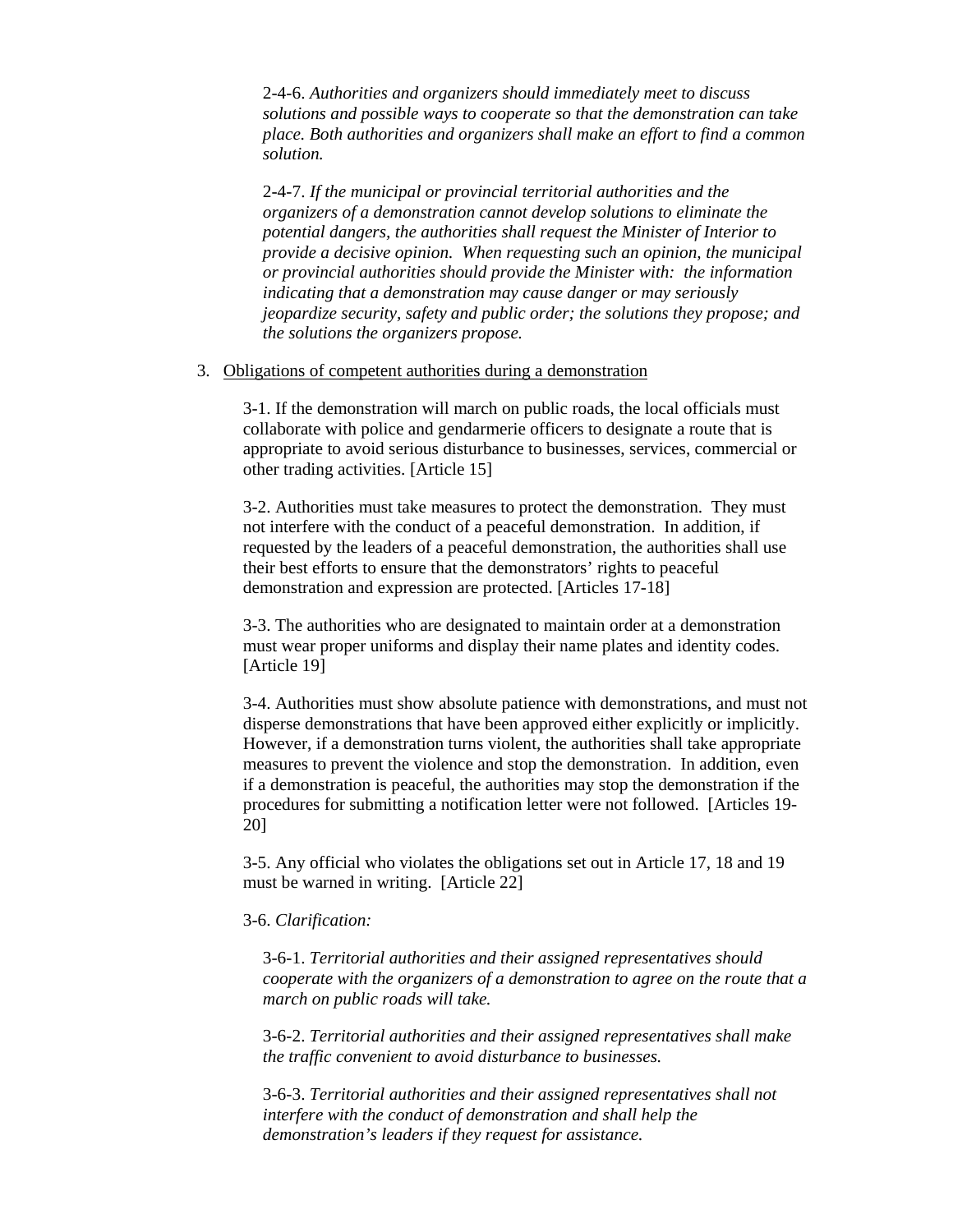3-6-4. *Demonstrations should only be dispersed when no other options exist. Territorial authorities and their assigned representatives should refrain from dispersing demonstrations even if the demonstrators use derogatory words. Authorities should first try to isolate troublemakers and/or contain violence before dispersing a demonstration.* 

3-6-5. *Police intervention must be proportional to the situation, and only be to the extent necessary to promptly restore order.*

3-6-6. *It is important to guard against a situation where outsiders try to cause trouble so that the police will disperse a demonstration or seek to hold the organizers responsible for damage or harm.*

3-6-7. *Even though a demonstration is peaceful, competent authorities may stop the demonstration if no notification was submitted. In this case, the competent authority shall have the right to make the decision based on the actual circumstances.* 

#### 4. Obligations of those organizing a peaceful demonstration

4-1. The right to peacefully demonstrate shall not be used abusively so that it affects the rights, freedoms and honor of others, good customs of the national society, public order or national security. [Article 2]

4-2. Leaders of peaceful demonstrations are responsible to take appropriate measures so that the demonstration will proceed peacefully, and shall:

4-2-1. inform participants of their responsibilities under the law;

4-2-2. discuss and collaborate with local officers and authorities to ensure that the demonstration proceeds peacefully; and

4-2-3. conduct the demonstration orderly and in compliance with the designated time and location of the demonstration. [Article 16]

4-3. The leader of a demonstration who violates his obligations must be warned in writing. [Article 21]

#### 4-4. *Clarification:*

4-4-1. *Even if the leaders of a demonstration are warned in accordance with Article 21, this does not automatically prevent them from being leaders of demonstrations in the future if they comply with their obligations under this law.* 

4-4-2. *If an outsider enters a demonstration and causes problems, the leaders should immediately ask the authorities to remove that person and the authorities should meet that request.*